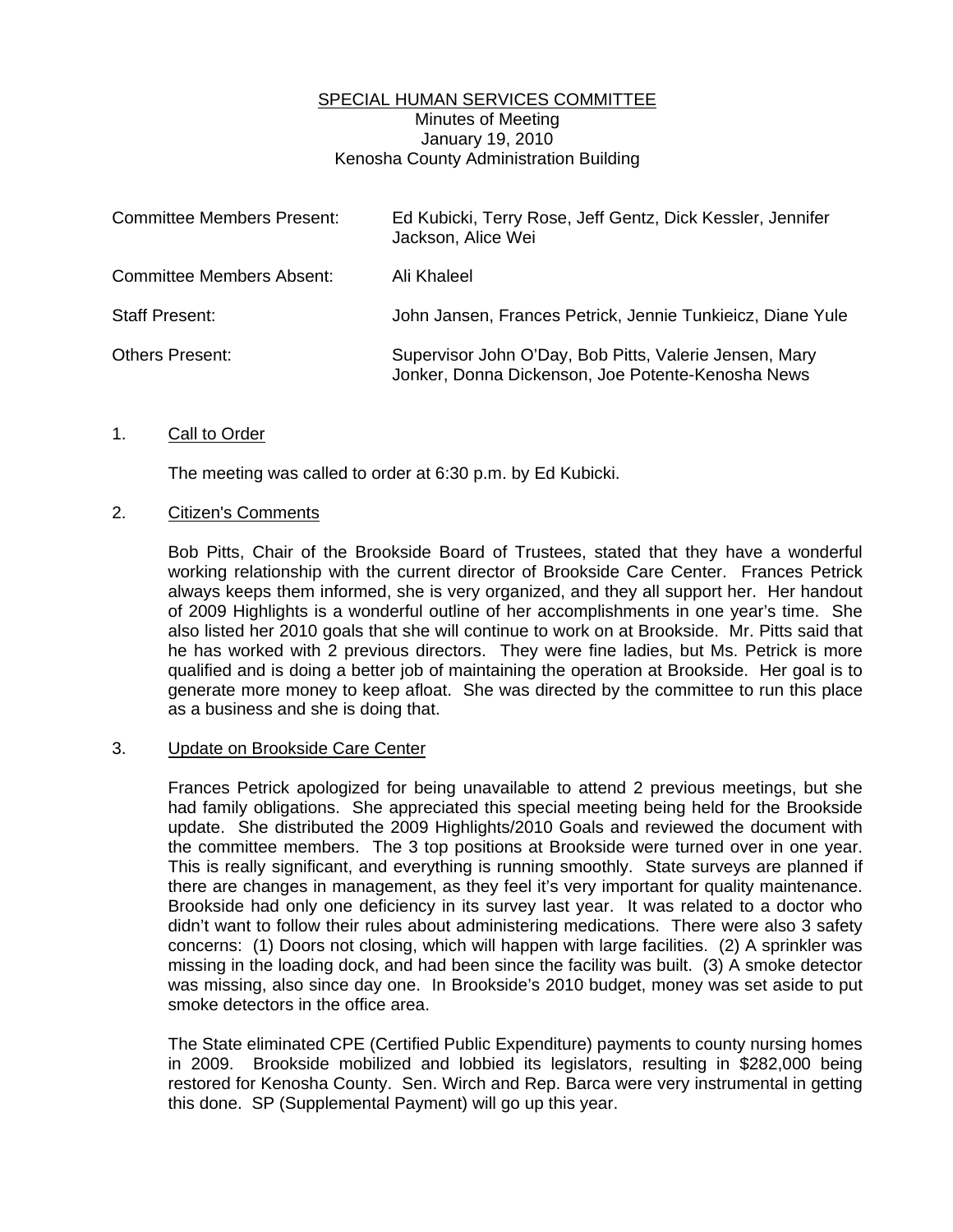Brookside's Infection Control program needed a lot of work. There was an outbreak of the neuro virus last year and they were able to contain it. They also developed a stronger immunization program. Brookside took over administering the annual flu shots and H1N1 to its employees and residents. It was previously done by the Health Division. Immunizations of their staff increased this year. They practiced Brookside's incident command system at their summer picnic. It worked well and the staff became used to it. This is the system that would be used in an emergency.

 A no fault attendance policy was developed. It doesn't matter why you are late. Brookside employees have ample personal and vacation time to take off. An employee who is really sick will not be subject to the discipline process.

 They invited the Kenosha County delegation to Brookside to explain their issues, tour the facility, and to meet the staff. We have a very good representation in Kenosha.

 Mobile Meals needed to add another working site, and Brookside responded. They are doing it without any additional cost and will make about \$200 - \$300 a year for providing this service. They prepare about 17 breakfasts and lunches a day.

 Brookside was selected by WAHSA (its state organization) to participate in a film about the value of long-term care. WAHSA hired a professional company to interview staff members, residents, and their families. Ms. Petrick was the interviewer and said it was an experience she will never forget. The film will be released in May or June, and they plan to have an Academy Awards night with the white carpet at Brookside. The residents will get a kick out if it.

 Ms. Petrick nominated Janis Buchholz, the receptionist at Brookside for a 2010 WAHSA Staff Recognition Award (given for going above and beyond). Ms. Buchholz treats all residents like family, hugs them, greets them, helps the families out, and cries with them. She is a good family care giver. Ms. Petrick also nominated the Brookside Maintenance Team.

 The Brookside 2010 budget includes SP revenues. This revenue comes to the County only because they are a county nursing home.

 They worked really hard to get the Medicare census up to 19 and ended at 20.2 for 2009. They are constantly managing that census to keep beds filled.

 It's important to make Brookside as home-like as possible as well as provide better resident care. They can ask residents, 'What time would you like to be served your meal?' The overhead paging system has been eliminated. They are always looking for ways to make it better.

 Ms. Petrick reviewed the 2010 Goals. Currently everything is done by pen and paper. But they plan to procure and implement a medical record software system. They want to revise the admissions agreement to be more consumer-friendly. They want to install a satellite TV system for the residents through the use of a designated trust fund. They are also looking into providing phone service in every room. Because of a recent donation of beauty shop equipment, they plan to create a spa for residents - pedicures, manicures, etc.

The more Medicare patients being served, the less levy the County has to contribute.